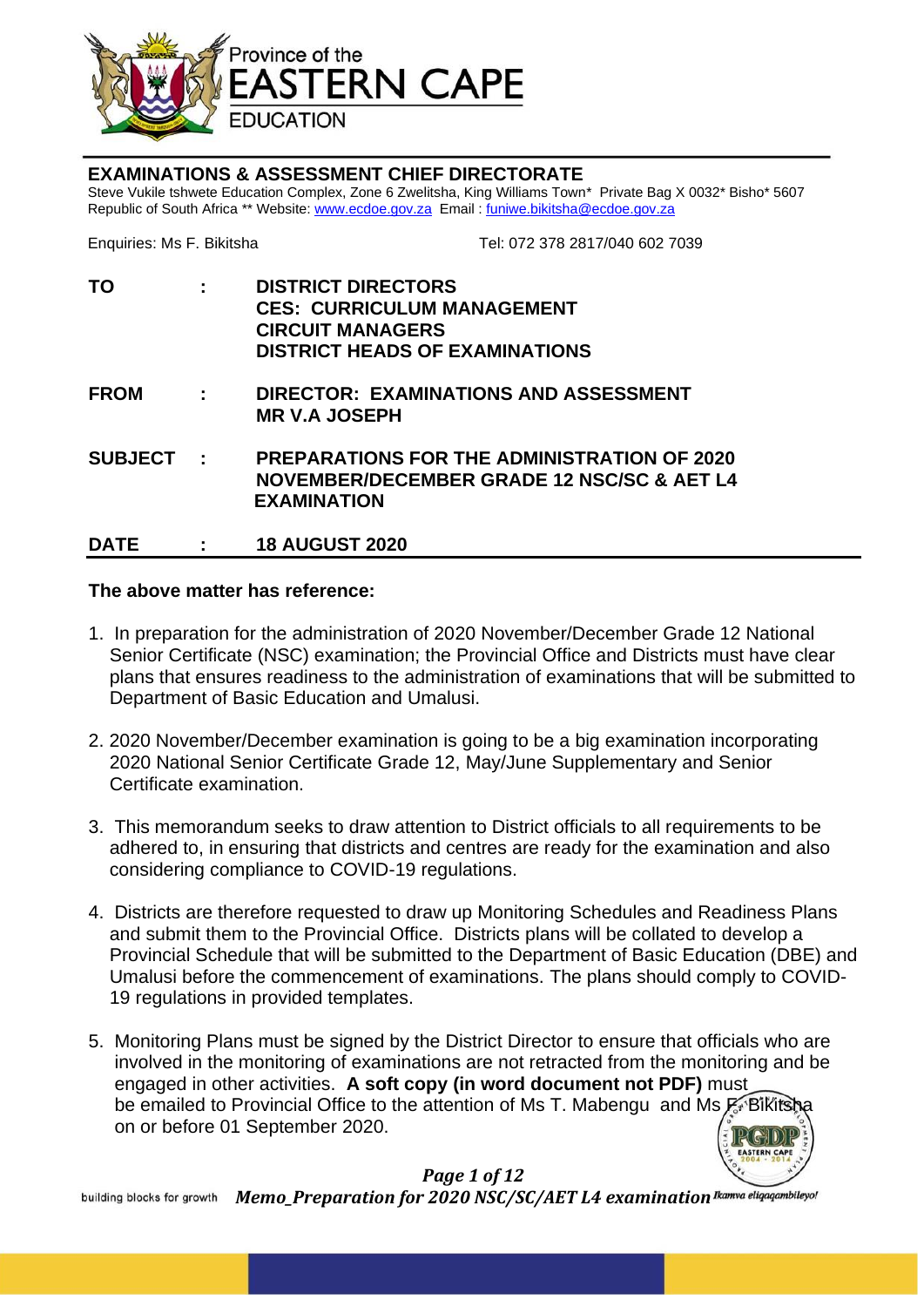- 6. This will give an indication of the scope of monitoring by each district. Daily reports on the monitoring of examinations should be submitted as per the Monitoring Schedules. In cases where a district is unable to adhere to the submitted plan - reasons should be stated for non-compliance.
- 7. **It is mandatory for all districts to submit daily reports on monitoring and irregularities during the administration of examinations.** *If there are NO irregularities reported on the day of the writing***, a report must be submitted stating that no irregularities occurred/reported.**
- 8. The Provincial Office is submitting daily reports to DBE and Umalusi based on the reports submitted by Districts, therefore it is very critical that **ALL 12 DISTRICTS** submit reports timeously.
- 9. Districts are urged to strictly report according to the template. Reports should be emailed daily *as word documents not PDF* to Ms T. Nogantshi, Ms T. Mabengu and Mrs F. Bikitsha.
- *10. Serious irregularities must be reported to Ms F. Bikitsha immediately, telephonically and the written report should follow after the session.*

# **11. APPOINTMENT OF INVIGILATORS FOR 2020 NOV/DEC EXAMINATION**

- 11.1 Due to COVID-19, the advertisement for the appointment of 2020 invigilators could not be issued out. Therefore, 2019 appointed invigilators will be utilized for 2020 November / December examinations.
- 11.2 Districts must adhere to COVID-19 protocol. This includes compliance to social distance which may warrant centres to have more examination centres that in 2019 and also considering that the statistics/number of candidates may be more that those registered in 2019.
- 11.3 In order to address the anticipated shortage of invigilators, Districts are advised to check qualifying applicants for 2019 application forms. In this case, recruitment procedures must be followed as stated in **Memorandum dated 23 August 2019.**
- 11.4 Recommended lists of invigilators must be submitted to Head Office on or before 31 August 2020 to prepare submission of appointment and payment for approval by the Head of Department.

# 12. **SCHOOL BASED ASSESSMENT (SBA)**

- 12.1 The Provincial Head Office will not conduct any centralized moderation session for 2020 due to circumstances beyond control. However, it is the responsibility of the PED, districts and centres to ensure that SBA marks are credible, authentic and valid. Districts are urged to comply to moderation processes (all levels). Special attention should be given to centres that had SBA rejections in 2019. The PED officials will sample some districts to do verification on the processes.
- 12.2 Districts are requested to pay particular attention to the marks allocated for LIFE ORIENTATION to ensure that correct recordings and conversions are done. The marks

# *Page 2 of 12 Memo\_Preparation for 2020 NSC/SC/AET L4 examination*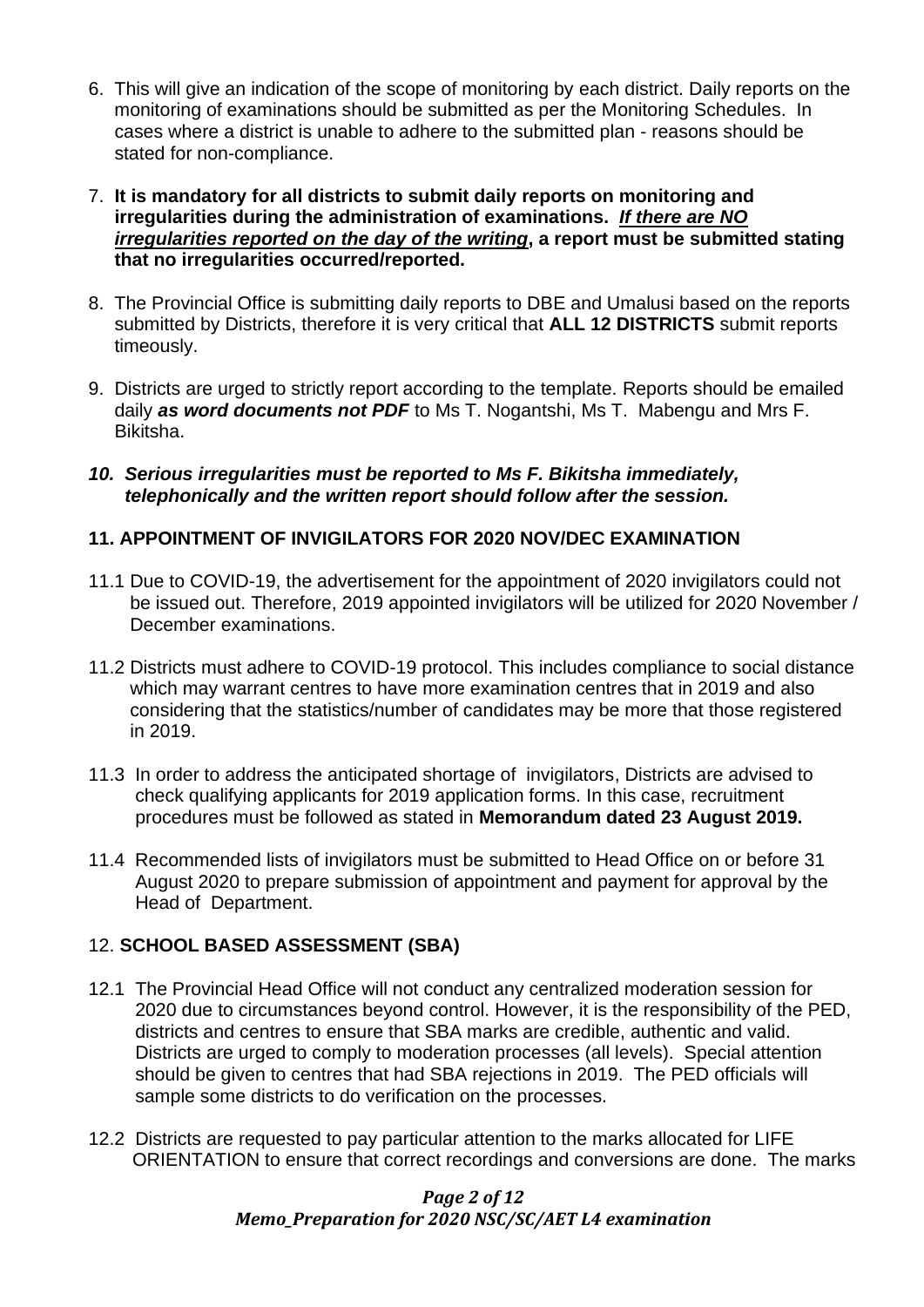for LIFE ORIENTATION should be out of 320 marks for SBA and 80 marks for CAT. This should always give a total of 400 marks. Separate mark sheets will be printed. Principals of schools and Subject Advisors must verify the marks before signing the mark sheets to avoid disadvantaging the learners.

## 12.3 **DBE and Umalusi will be conducting SBA moderation. The selected districts and centres will be informed. Teachers and learners' evidence in selected subjects should be made available when required.**

- 12.4 The Chairperson of the DAIC should ensure compliance to SBA requirements and ensure that all irregularities identified are attended to before the writing of examination.
- 12.5 Dates for collection of mark sheets, capturing of SBA marks and submission of mark sheets to Head Office will be communicated later.
- 12.5Districts will be expected to scan all the mark sheets per centre before submission to Head Office.
- 12.6 **Mark sheets for 2019 are available for collection to be safely kept at the District Offices.**

## 13. **TRAINING OF OFFICIALS THAT WILL BE INVOLVED IN THE ADMINISTRATION OF EXAMINATIONS**

- 13.1 2020 NSC and SC examinations will commence on 5 November 2020.
- 13.2 It is imperative for all officials that are operational in this sensitive environment to be trained with a view to improve their levels of performance and competence; and to enhance the credibility and integrity of examinations.
- 12.3 Training of all officials will be done face to face. Virtual meetings can be awkward considering the issue of network and connectivity to all expected participants. The number of participants will not be more than 50 for each training session.
- 12.4 Districts are requested to find spacious venues for the training sessions that will accommodate social distance.
- 12.3 The Provincial Irregularity office requests the details of participants/categories to be trained by Head Office as reflected in **Annexure in** preparing for the workshop and procurement process.

# 12.4 **Kindly email (Word Version not PDF) this information to Ms T. Mabengu, Mrs F. Bikitsha and Miss T. Nogantshi on or before Friday, 21 August 2020 as follows:**

| <b>DISTRICT</b> | CENTRE   & INITIALS | NAME OF SURNAME   DESIGNATION   PERSAL | <b>NO</b> | <b>CONTACT NO.</b> |
|-----------------|---------------------|----------------------------------------|-----------|--------------------|
|                 |                     |                                        |           |                    |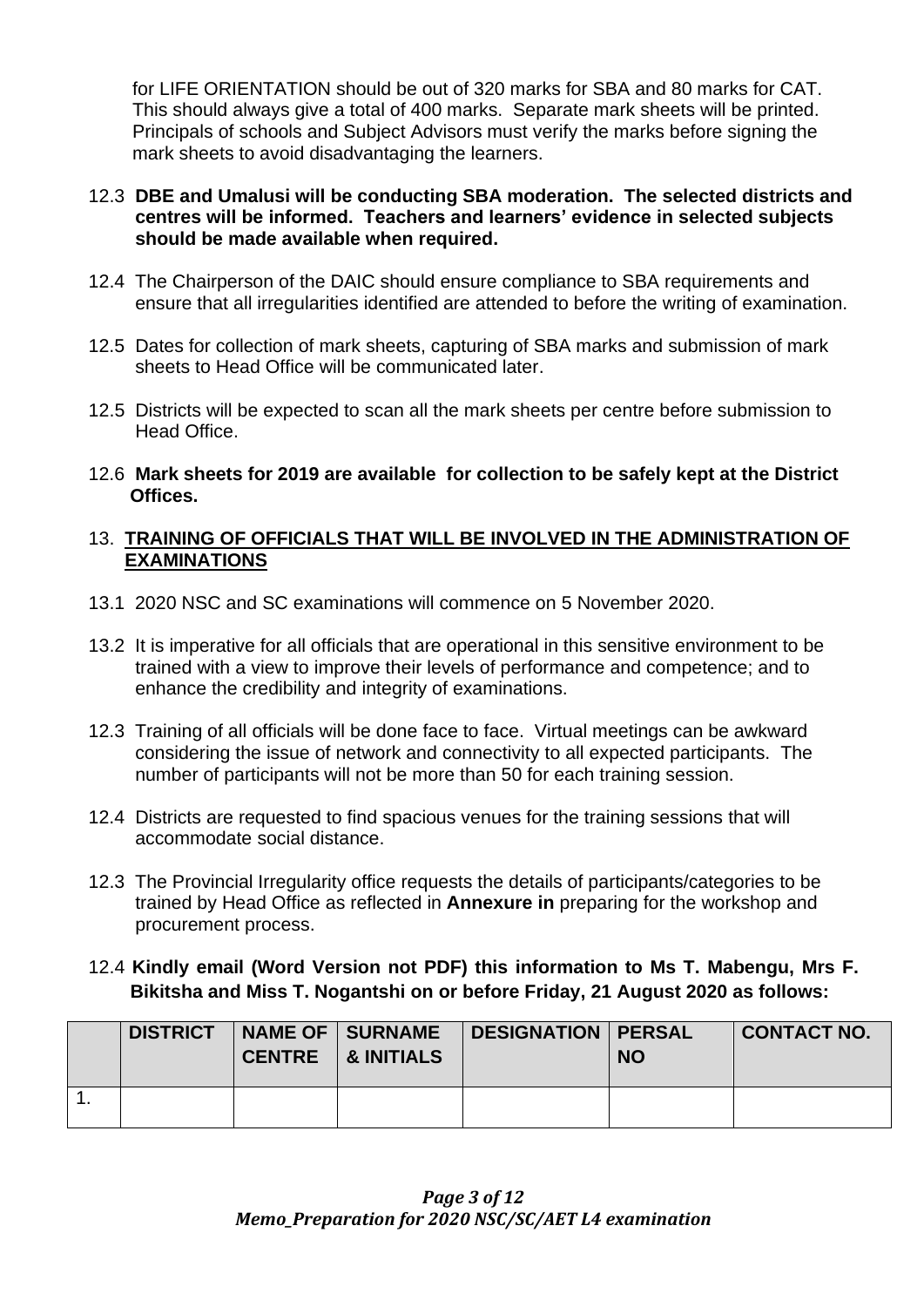- 12.5 It has been noted that training of invigilators is not done as expected by the schools/centres and this leads to flouting of examination procedures and leads to serious irregularities.
- 12.6 Districts are requested prepare plans and take over the training of invigilators. This can be done in clusters to avoid Principals/Chief Invigilators training invigilators of their own schools. Trained district officials/monitors and experienced Chief Invigilators can be utilized as facilitators.

# 12.7 **This will ensure that:**

- 12.7.1 Cascading of training is done as expected.
- 12.7.2 All trained invigilators are appointed and issued with appointment letters after/on the day of training.
- 12.7.3 All appointment letters are signed by the District Director/Delegated Official.
- 12.7.4 A record of training is kept by the District.

# **13. PARTICIPATION IN THE PLEDGE SIGNING CEREMONY RELATING TO THE 2020 NATIONAL SENIOR CERTIFICATE EXAMINATION**

- 13.1 In 2013, the Council of Education Ministers has approved that all candidates registered to write National Senior Certificate examination sign a Pledge committing to comply with the examinations code of conduct applicable to all candidates.
- 13.2 The rational for the pledge Signing Ceremony is to assist with the curbing and control of examination irregularities and is an attempt to adopt a more proactive rather than a reactive approach to the reduction of examination irregularities.
- 13.3 The Pledge Signing Ceremony should be arranged to coincide with the orientation session that all Grade 12 learners are normally subjected to as part of the briefing on examination regulations and procedures. In other words, some hours before the actual signing of the Pledge time shall be devoted to the explanation of the do's and don'ts, how candidates must conduct and behave during the examinations and the expectations.
- 13.4 Date of pledge signing and examination pledge will be communicated to the districts as soon as the Provincial Assessment Body receives communication from Department of Basic Education.
- 13.5 It should be noted that Pledge Signing is a national mandate. Districts must ensure that all schools comply and evidence of signed pledges are kept at the school.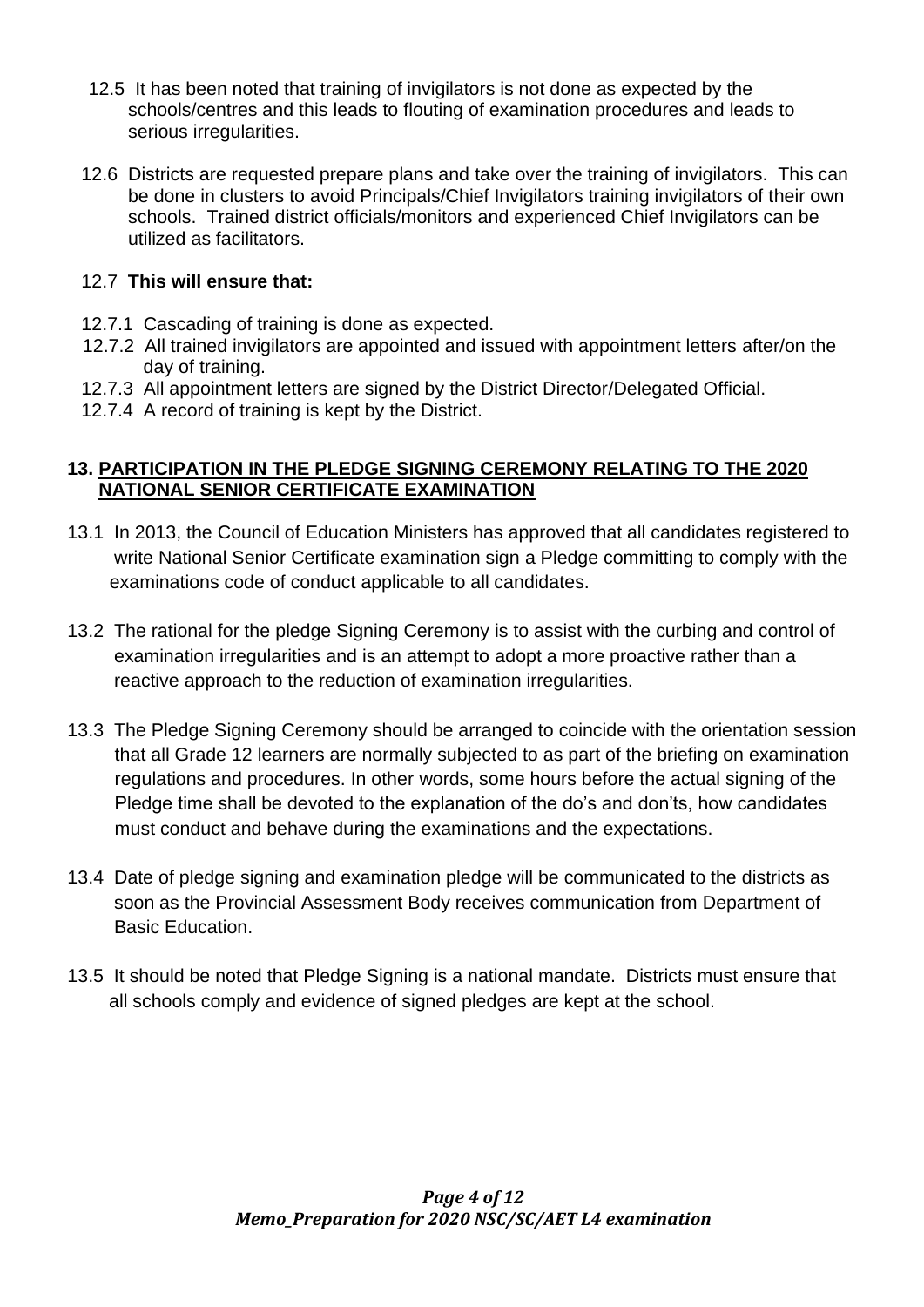# **14. COMPLIANCE WITH COVID-19 REGULATIONS DURING THE WRITING OF EXAMINATION**

- 14.1 It is compulsory that all districts/centres comply with COVID-19 Regulations during the writing of examinations.
- 14.2 Districts and centres are requested to complete the attached templates. This information will be collated and forwarded to DBE and Umalusi and forms part of the State of Readiness by the PED, Districts and centres.

# **15. MANAGEMENT OF IRREGULARITIES**

- 15.1 It is the responsibility of the DAIC to manage and resolve all irregularities pertaining to SBA, conduct hearings and forward a report to the Provincial Head of Examinations. SBA irregularities report forms part of the final report that is forwarded to DBE and Umalusi and always referred to during resulting process.
- 15.2 DAIC should hold a final meeting after the completion of SBA processes that indicates how SBA was conducted, highlighting challenges encountered and how these were resolved. This report should be emailed to Mrs F. Bikitsha before the capturing of SBA marks.
- 15.3 All irregularities that are identified during the writing must be reported to the PED. In 2019, it was observed that candidates lose concentration and hope after they have been caught in behavioural offences. In cases where there are Behavioural Offences and Acts of Dishonesty, candidates will be invited to hearing during the writing of examinations.
- 15.4 Arrangements will be made with the affected districts and centres. This is to ensure that all candidates and officials affected are available during hearings.
- 15.5 It was noted with concern that centres that were involved in irregularities in 2019 were monitored on the days subjects copied were written. Monitors are expected to be monitoring from the start to the end of the session. In cases, where such cases occur; monitors will also be invited for hearings.

Cooperation by all districts and schools/centres in this regard is highly appreciated.

Yours in education

uuuda

**DIRECTOR: EXAMINATIONS AND ASSESSMENT DATE MR V.A JOSEPH**

**……………………………. 18 August 2020**

*Page 5 of 12 Memo\_Preparation for 2020 NSC/SC/AET L4 examination*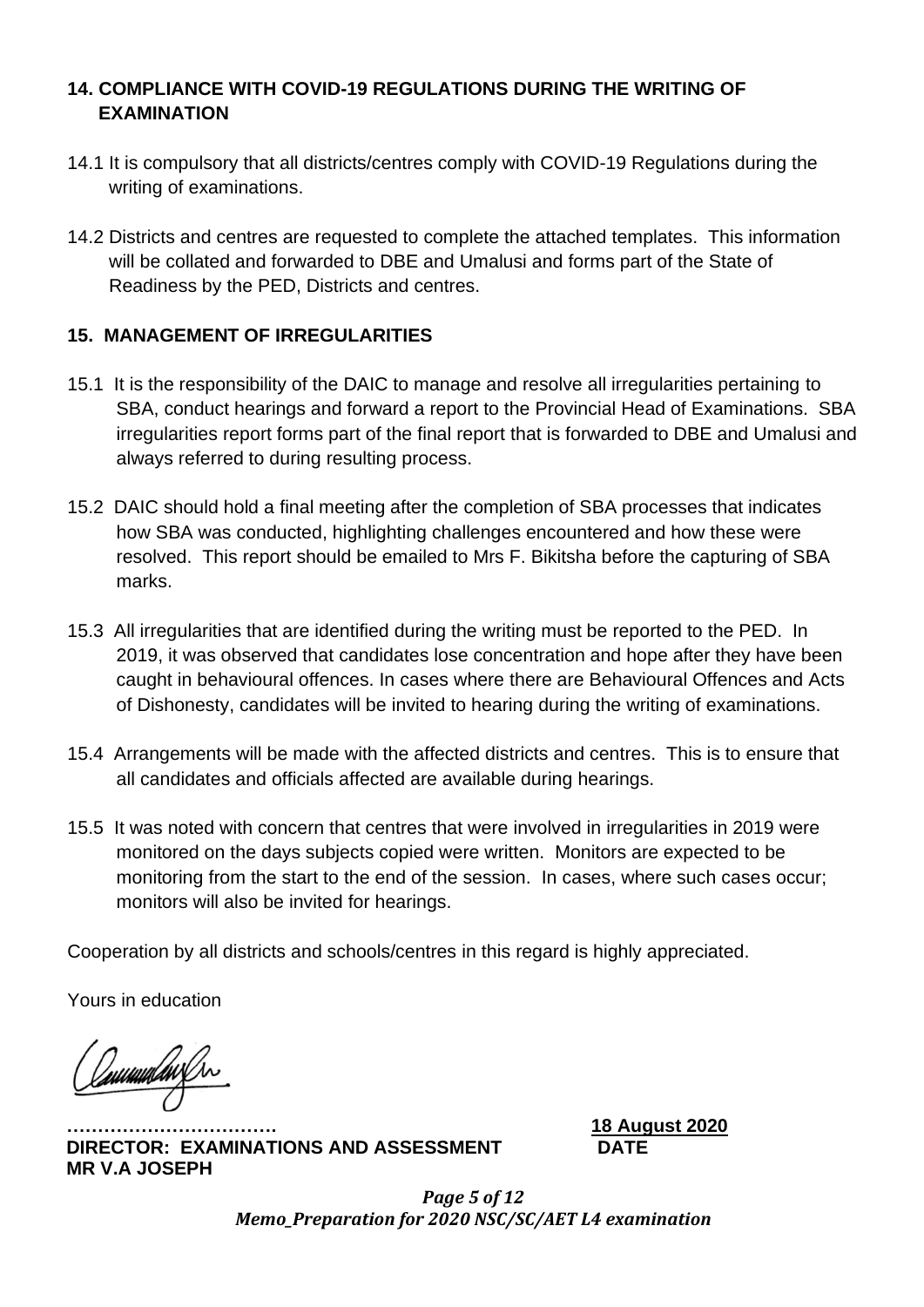

### **ANNEXURE A\_2020 NOV/DEC EXAMINATION**

**(Submit to the district on or before 25 August 2020)**

#### **STATE OF READINES FOR EXAM CENTRES IN COMPLIANCE WITH COVID-19**

# **NAME OF DISTRICT:……………………………………………………………………………..**

#### **NAME OF EXAM CENTRE: ………………………. CENTRE NUMBER:………………..**

**NO. ITEM YES/ NO IF THE ANSWER IS NO, EXPLAIN HOW THIS WILL BE ADDRESSED** 1 The examination centre has enough examination venues (where social distancing can be practiced)? 2 There are enough invigilators including relief invigilators? 3 There is a plan to replace the invigilator/s if one has to be quarantined? 4 There are enough Personal Protective Equipment? (i.e. masks, a sanitizer and screening equipment, etc. for both invigilators and candidates) 5 There is an Isolation Room that can be used in the event of a suspected Covid-19 positive case? 6 The examination centre has a plan to manage Covid-19 cases during exams?

### **SURNAME & INITIALS OF SCHOOL PRINCIPAL**

**………………………………………… SIGNATURE**

**…………………………………………**

**………………………………………..**

*Memo\_Preparation for 2020 NSC/SC/AET L4 examination* **SCHOOL STAMP**

building blocks for growth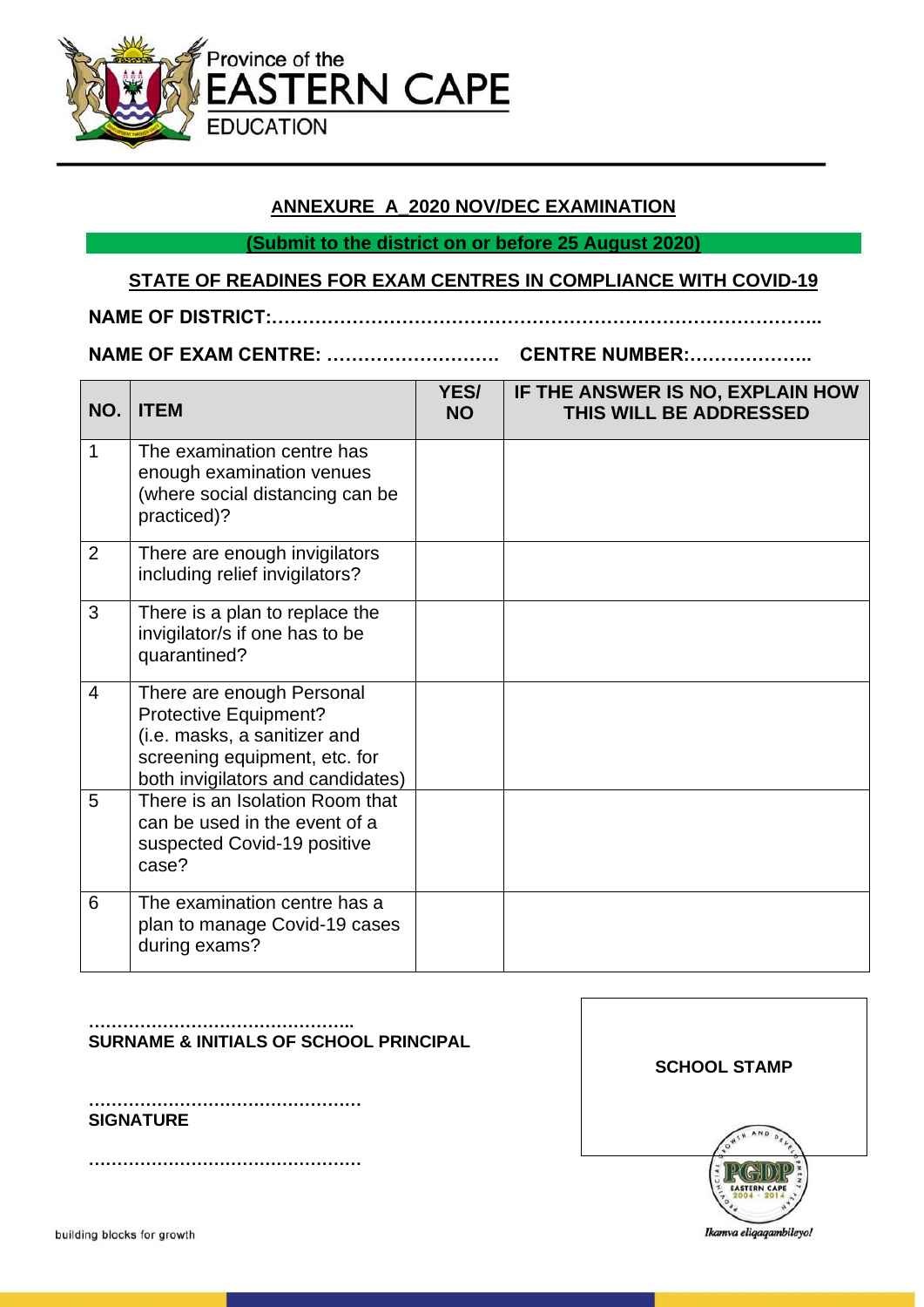

### **ANNEXURE B\_ 2020 NOV/DEC EXAMINATION**

#### **STATE OF READINESS FOR THE DISTRICT OFFICES IN COMPLIANCE WITH COVID-19**

**NAME OF DISTRICT…………………………………………………………**

| <b>NO</b>               | <b>ITEM</b>                                                                                                                                          | YES/<br><b>NO</b>      | IF THE ANSWER IS NO, EXPLAIN HOW<br>THIS WILL BE ADDRESSED                   |
|-------------------------|------------------------------------------------------------------------------------------------------------------------------------------------------|------------------------|------------------------------------------------------------------------------|
| $\mathbf 1$             | The available office space allows<br>for social distancing to be practiced<br>when fetching and returning<br>examination material.                   |                        |                                                                              |
| $\overline{2}$          | The district has a plan to replace<br>an official that has been<br>quarantined                                                                       |                        |                                                                              |
| 3                       | PPE's (Personal Protective<br>Equipment) are available for all<br>officials involved in examinations<br>(including those from part-time<br>centres). |                        |                                                                              |
| $\overline{\mathbf{4}}$ | The district has a plan to manage<br>Covid-19 cases during Exam<br>(evidence will be required).                                                      |                        |                                                                              |
| 5                       | District has a plan that involves<br>relevant Departments to manage<br>COVID-19.                                                                     |                        |                                                                              |
| 6                       | schools/centres:                                                                                                                                     |                        | Report on exam centres' compliance with reference to Annexure A submitted by |
| 6.1                     | Number of centres that comply with<br>COVID-19 Regulations.                                                                                          | <b>Total number</b>    |                                                                              |
| 6.2                     | Number of centres that do not<br>comply with Covid-19 regulations.                                                                                   | <b>Total</b><br>number | What will be done to assist centres that<br>do not comply?                   |
|                         |                                                                                                                                                      |                        |                                                                              |

#### **\_\_\_\_\_\_\_\_\_\_\_\_\_\_\_\_\_\_\_\_\_\_\_\_\_\_\_\_\_\_\_\_\_\_\_\_\_\_ \_\_\_\_\_\_\_\_\_\_\_\_ DISTRICT DIRECTOR (SURNAME & INITIALS) DATE**

**\_\_\_\_\_\_\_\_\_\_\_\_\_\_\_\_ DISTRICT STAMP**

#### **SIGNATURE**

**The completed template must be submitted/emailed to Head office on or before 27 August 2020 to Ms Mabengu and Ms F. Bikitsha**



building blocks for growth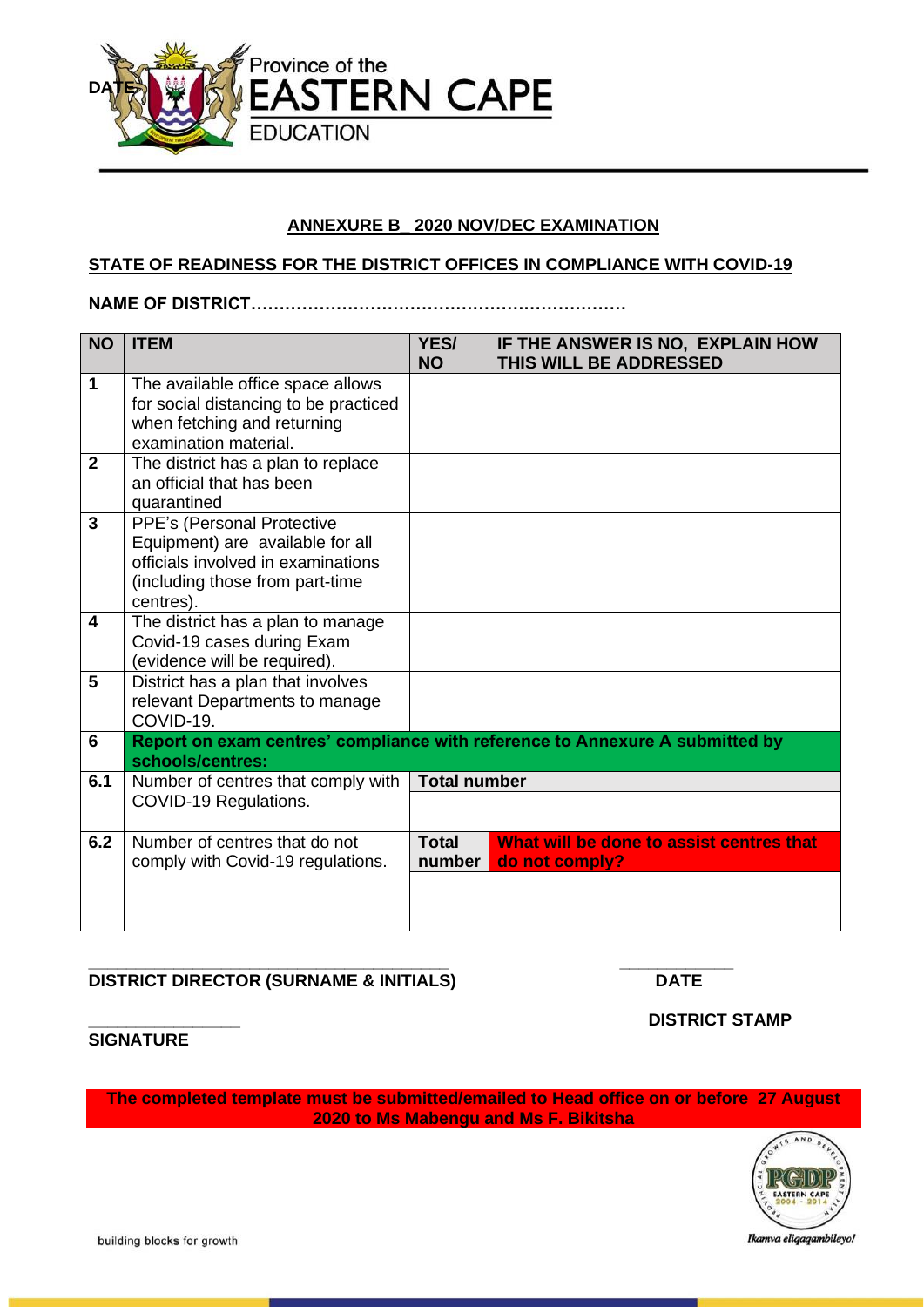

#### **EXAMINATIONS & ASSESSMENT CHIEF DIRECTORATE**

Steve Vukile tshwete Education Complex, Zone 6 Zwelitsha, King Williams Town\* Private Bag X 0032\* Bisho\* 5607 Republic of South Africa \*\* Website[: www.ecdoe.gov.za](http://www.ecdoe.gov.za/) Email : [funiwe.bikitsha@ecdoe.gov.za](mailto:funiwe.bikitsha@ecdoe.gov.za)

Enquiries: Ms F. Bikitsha Tel: 072 378 2817/040 602 7039

### **ANNEXURE C\_2020 NOV/DEC EXAM**

**NAME OF DISTRICT:……………………………………... (Please note: Submission per district NOT CMCs)**

#### **MONITORING SCHEDULE**

| <b>WEEK</b> | 09H00 | 14H00 | <b>CENTRE</b> | <b>RISK CATEGORY</b> | DISTRIBUTION/NODAL POINT   MONITOR |  |
|-------------|-------|-------|---------------|----------------------|------------------------------------|--|
|             |       |       |               |                      |                                    |  |
|             |       |       |               |                      |                                    |  |
|             |       |       |               |                      |                                    |  |

**SURNAME & INITIALS OF DISTRICT DIRECTOR SIGNATURE DATE**

**…………………………………………… …………………………………. ……………………………..**

**(***The District Director must ensure that the officials that will be monitoring the administration of examinations are not engaged in other activities to ensure compliance to the district schedule)*

> *Page 8 of 12 Memo\_Preparation for 2020 NSC/SC/AET L4 examination*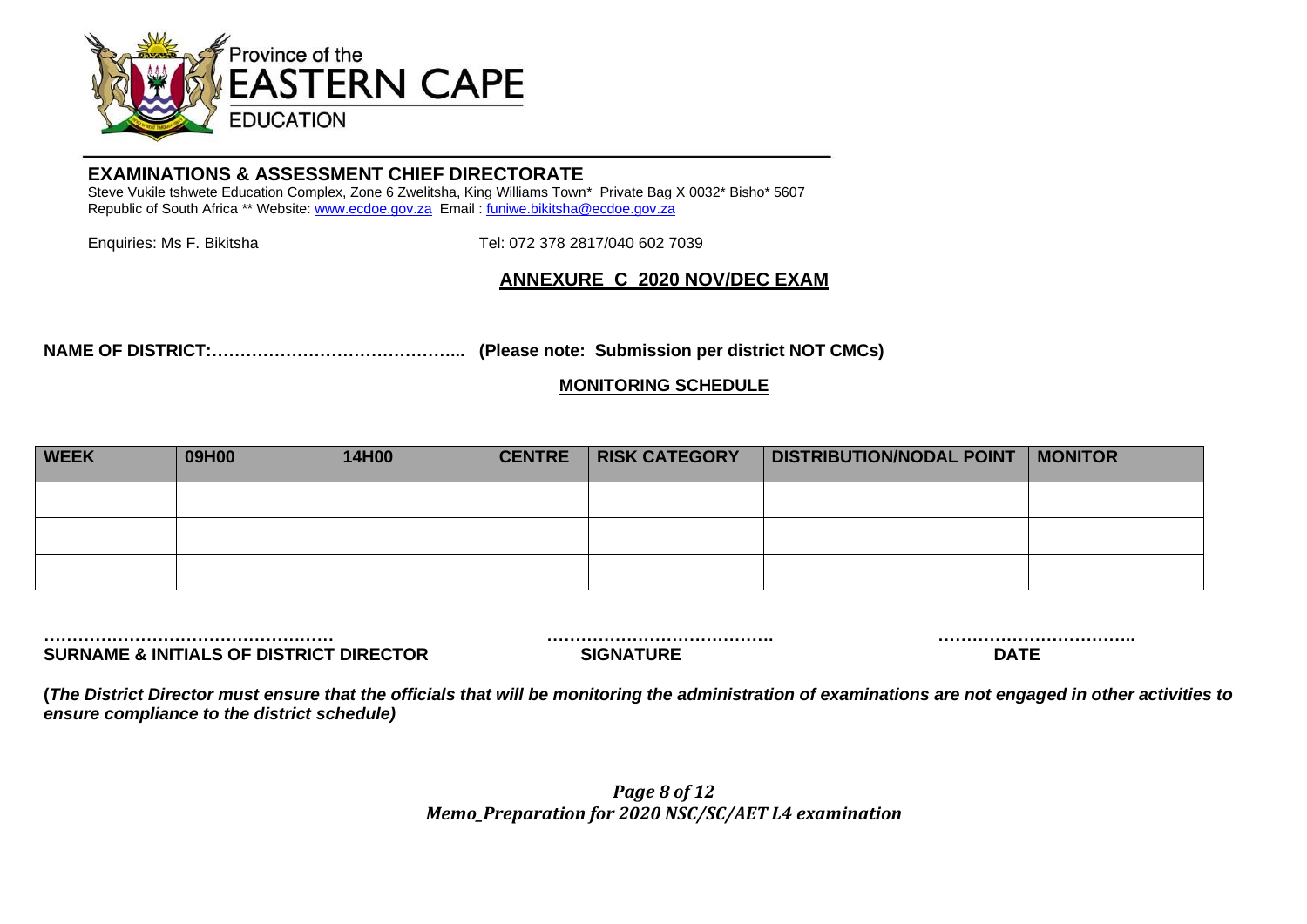

# **ANNEXURE D\_2020 NOV/DEC EXAM**

**NAME OF DISTRICT:……………………………………... (Please note: Submission per district NOT CMCs)**

## **IRREGULARITIES REPORT**

| <b>TO</b>      |  |
|----------------|--|
| <b>FROM</b>    |  |
| <b>SUBJECT</b> |  |
| <b>DATE</b>    |  |

| <b>NO</b> | <b>DISTRICT</b> | <b>CENTRE NAME</b><br><b>AND NUMBER</b> | <b>AFFECTED</b><br><b>CANDIDATES</b><br>(EXAM<br><b>NUMBERS)</b> | <b>SUBJECT</b> | <b>PAPER</b> | <b>DESCRIPTION</b> | <b>ACTION</b><br><b>TAKEN</b> | <b>FURTHER</b><br><b>ACTION</b> | <b>RESOLVED/</b><br><b>UNRESOLVED</b> |
|-----------|-----------------|-----------------------------------------|------------------------------------------------------------------|----------------|--------------|--------------------|-------------------------------|---------------------------------|---------------------------------------|
|           |                 |                                         |                                                                  |                |              |                    |                               |                                 |                                       |
| 2.        |                 |                                         |                                                                  |                |              |                    |                               |                                 |                                       |
| 3.        |                 |                                         |                                                                  |                |              |                    |                               |                                 |                                       |

**SURNAME & INITIALS OF HEAD OF EXAMS SIGNATURE SIGNATURE** 

**…………………………………………… …………………………………. ……………………………..**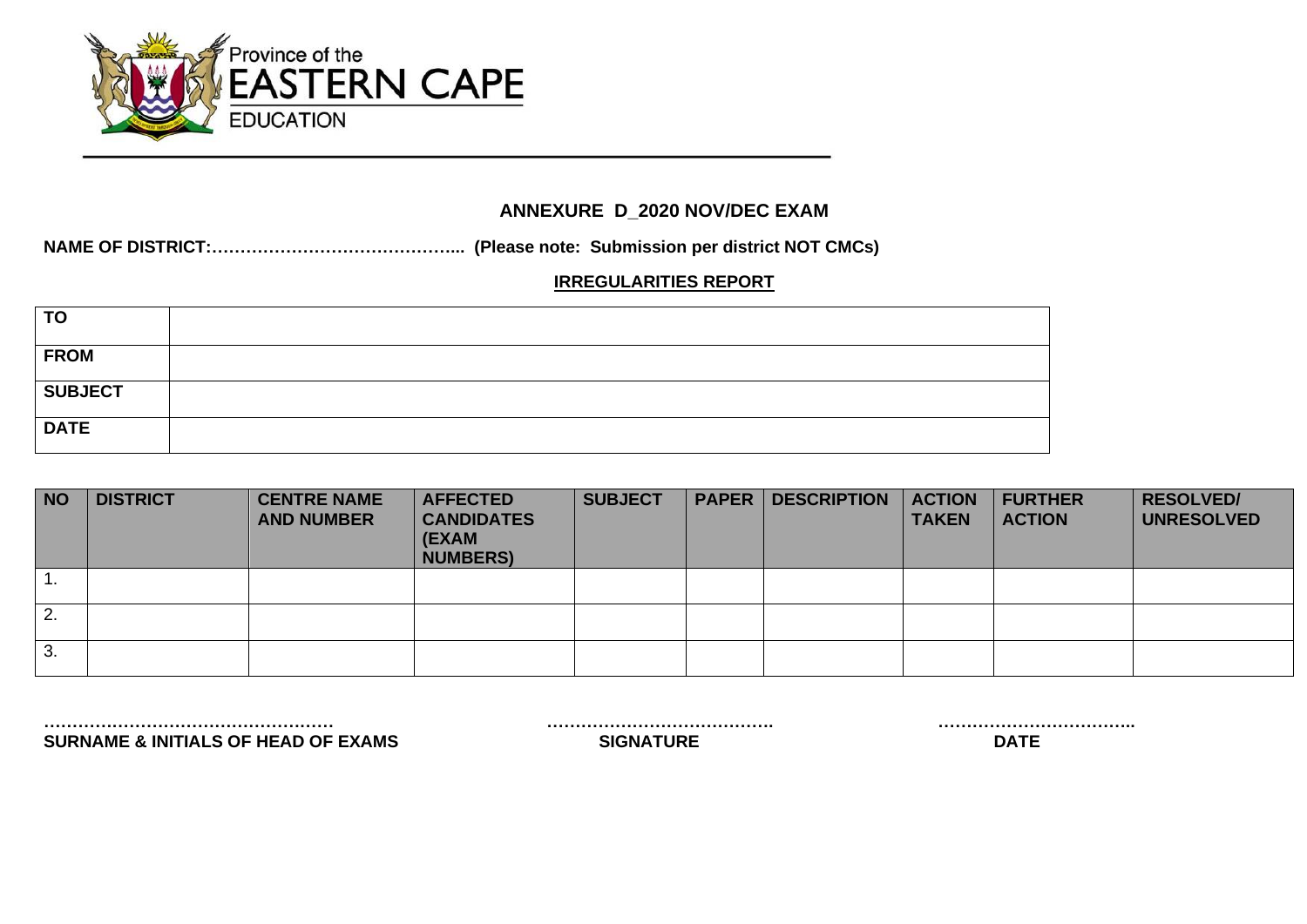

# **ANNEXURE E\_2020 NOV/DEC EXAM**

# **NAME OF DISTRICT:……………………………………... (Please note: Submission per district NOT CMCs)**

### **MONITORING REPORT**

| <b>NO</b> | <b>SUBJECT &amp; DATE</b> | <b>CENTRE NAME</b> | CENTRE NUMBER   RISK CATEGORY | <b>MONITOR</b> | <b>FINDINGS</b> | <b>CHALLENGES</b><br>& INCIDENTS | <b>OVERALL</b><br><b>ASSESSMENT AND</b><br><b>RECOMMENDATIONS</b> |
|-----------|---------------------------|--------------------|-------------------------------|----------------|-----------------|----------------------------------|-------------------------------------------------------------------|
|           |                           |                    |                               |                |                 |                                  |                                                                   |
|           |                           |                    |                               |                |                 |                                  |                                                                   |
| 3.        |                           |                    |                               |                |                 |                                  |                                                                   |

**…………………………………………… …………………………………. …………………………….. SURNAME & INITIALS OF DISTRICT DIRECTOR**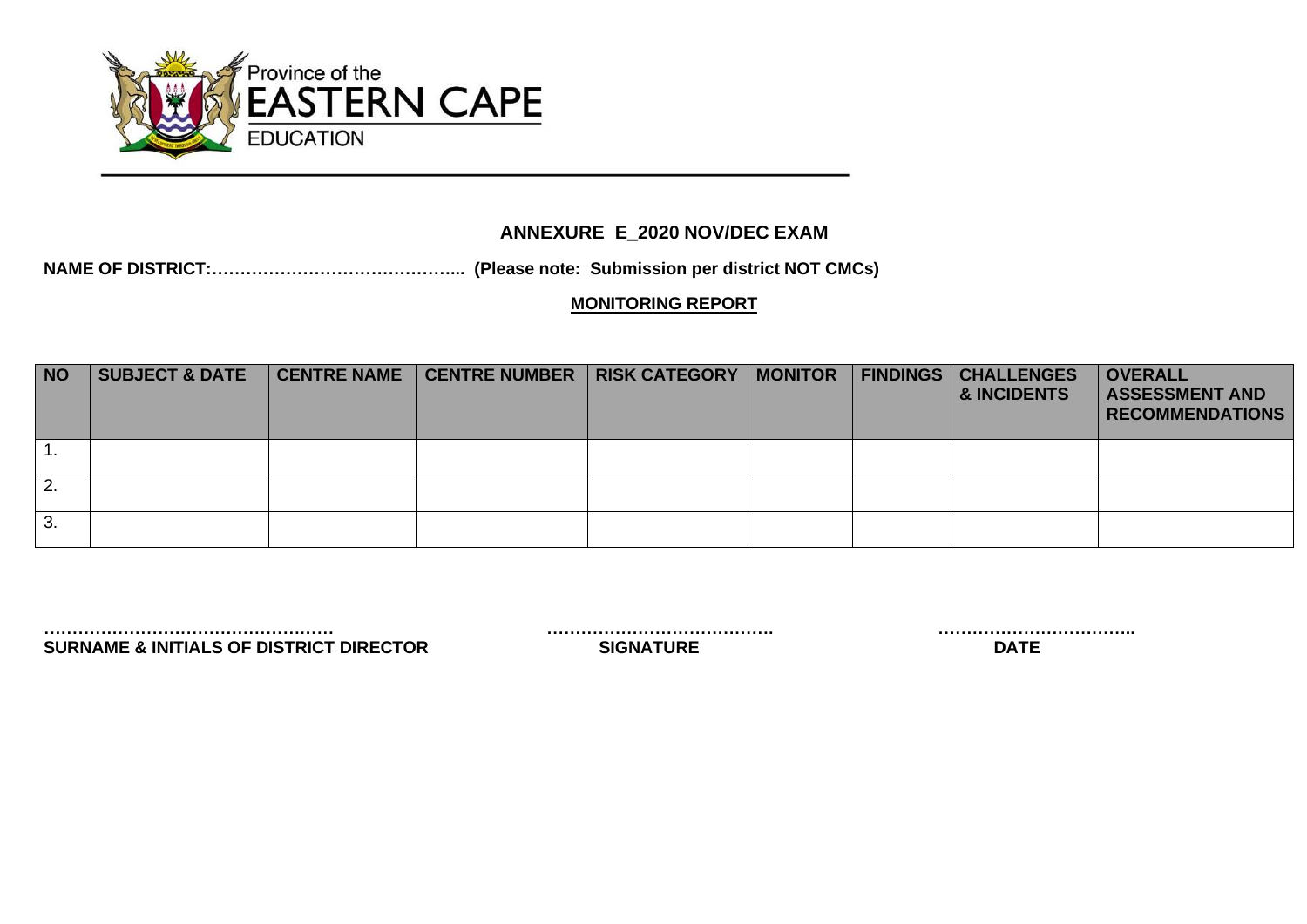

# **ANNEXURE F\_2020 NOV/DEC EXAM**

#### **DATES FOR TRAIN THE TRAINER WORKSHOP (Submit names of participants and persal numbers on or before 25 August 2020) (Districts are urged to stick to the expected numbers to avoid congestion)**

| <b>DATE</b> | <b>DISTRICT</b>                     | <b>PROPOSED</b><br><b>VENUE</b><br>(Districts to find<br>and confirm<br>venues) | <b>NUMBER</b><br><b>OF</b><br><b>DISTRICT</b><br><b>OFFICIAL</b> | <b>C/INVIGILATORS</b><br><b>INDEPENDENT</b><br><b>SCHOOL</b> | <b>C/INVIGILATORS</b><br><b>PART TIME</b><br><b>CENTRES</b> | <b>C/INVIGILATORS</b><br><b>NEW CENTRES</b><br><b>CENTRES</b><br><b>IMPLICATED IN</b><br><b>IRR</b> | <b>MEMBERS</b><br><b>OF SOCIAL</b><br><b>PARTNERS</b> | <b>DISTRICT</b><br><b>MONITORS</b> | <b>TOTAL</b>    |
|-------------|-------------------------------------|---------------------------------------------------------------------------------|------------------------------------------------------------------|--------------------------------------------------------------|-------------------------------------------------------------|-----------------------------------------------------------------------------------------------------|-------------------------------------------------------|------------------------------------|-----------------|
| 01/09/2020  | <b>AMATHOLE</b><br><b>EAST</b>      | <b>BUTTERWORTH</b>                                                              | 06                                                               | 06                                                           | 05                                                          | 00                                                                                                  | 02                                                    | 10                                 | 30              |
|             |                                     | TOTAL NUMBER OF EXPECTED EPARTICIPANTS                                          |                                                                  |                                                              |                                                             |                                                                                                     |                                                       |                                    | 30 <sub>1</sub> |
| 02/09/2020  | <b>AMATHOLE</b><br><b>WEST</b>      | KING WILLIAMS<br><b>TOWN</b>                                                    | 03                                                               | 00                                                           | 06                                                          | 00                                                                                                  | 02                                                    | 05                                 | 16              |
|             | <b>BUFFALO</b><br><b>CITY METRO</b> | <b>KING WILLIAMS</b><br><b>TOWN</b>                                             | 03                                                               | 13                                                           | 10                                                          | 00                                                                                                  | 02                                                    | 05                                 | 33              |
|             |                                     | TOTAL OF NUMBER OF EEXPECTED PARTICIPANTS                                       |                                                                  |                                                              |                                                             |                                                                                                     |                                                       |                                    | 49              |
| 03/09/2020  | <b>CHRIS HANI</b><br><b>WEST</b>    | QUEENSTOWN                                                                      | 08                                                               | 03                                                           | 13                                                          | $00\,$                                                                                              | 02                                                    | 09                                 | 35              |
|             |                                     | TOTAL NUMBER OF EXPECTED PARTICIPANTS                                           |                                                                  |                                                              |                                                             |                                                                                                     |                                                       |                                    | 35              |